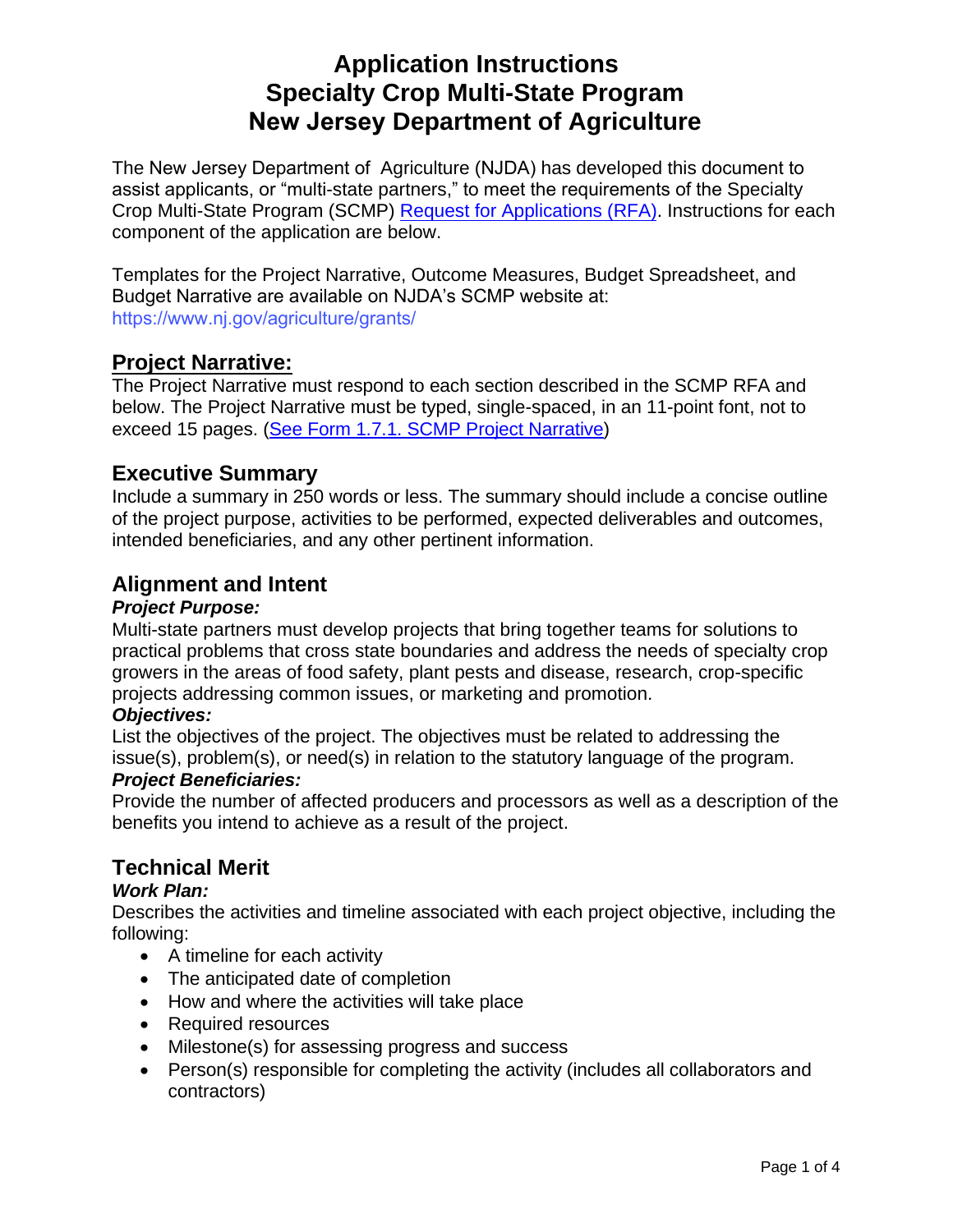• If conducting training and technical assistance, how participants will be recruited; and how you will help guide program development and delivery.

### *Support from Other Federal or State Grant Programs:*

Indicate whether the proposed project has been or will be submitted to another federal program for funding. If the proposed project has or will be, provide the grant program name.

*How the SCMP Project Differs or Supplements the Other Grant Program's Efforts*  Indicate whether the proposed project builds on work previously funded by a federal program. If the proposed project does, provide the year and grant program name, and describe how the proposed project, if funded, would not duplicate work previously funded by the federal government.

# **Achievability**

### *Expected Measurable Outcomes and Indicators:*

A complete list of Outcome Measures can be found in the RFA unde[r SCBGP](https://www.ams.usda.gov/sites/default/files/media/2019_SCMP_Final.pdf)  [Evalu](https://www.ams.usda.gov/sites/default/files/media/2019_SCMP_Final.pdf)ation Plan, or on NJDA['s SCMP website.](https://www.cdfa.ca.gov/Specialty_Crop_Competitiveness_Grants/SCMP.html) Projects must select at least one outcome and one associated indicator (and sub-indicator, if applicable). For each completed outcome and indicator, describe how you derived the numbers, how you intend to measure and achieve each relevant outcome and indicator, and any potential challenges to achieving the estimated targets and action ste[ps for addressing them.](https://www.cdfa.ca.gov/Specialty_Crop_Competitiveness_Grants/SCMP.html)  [\(See Form 1.7.2. SC](https://www.cdfa.ca.gov/Specialty_Crop_Competitiveness_Grants/SCMP.html)MP Outcome Measures)

#### *Project Dissemination:*

Describe how you will disseminate the project results (positive and negative) to similar organizations, stakeholders, and others that may be interested in the project results or implementing a similar project.

#### *Risk Management Plan:*

Provide a detailed and clear risk management plan.

### **Expertise and Partners**

#### *Key Personnel:*

List key staff, including personnel and external project partners and collaborators that comprise the Project Team, their roles, and their relevant experience and past successes in developing and operating projects similar to this project.

#### *Management Plan, Data Sharing, and Public Access:*

Describe your management plan for coordinating, communicating, and sharing data and reports among members of the Project Team and stakeholder groups, both internally to personnel and externally to partners and collaborators.

#### *Project Sustainability:*

Describe how the project, and its partnerships and collaborations, will be sustained beyond the project's period of performance (without grant funds).

### **Fiscal Plan and Resources**

### **Budget Spreadsheet**

The Budget Spreadsheet must show the relevant expenditure categories and the dollar amount requested for each category. Multi-state partners are asked to provide separate Year 1, Year 2, Year 3, and cumulative budgets. Relevant cost categories include: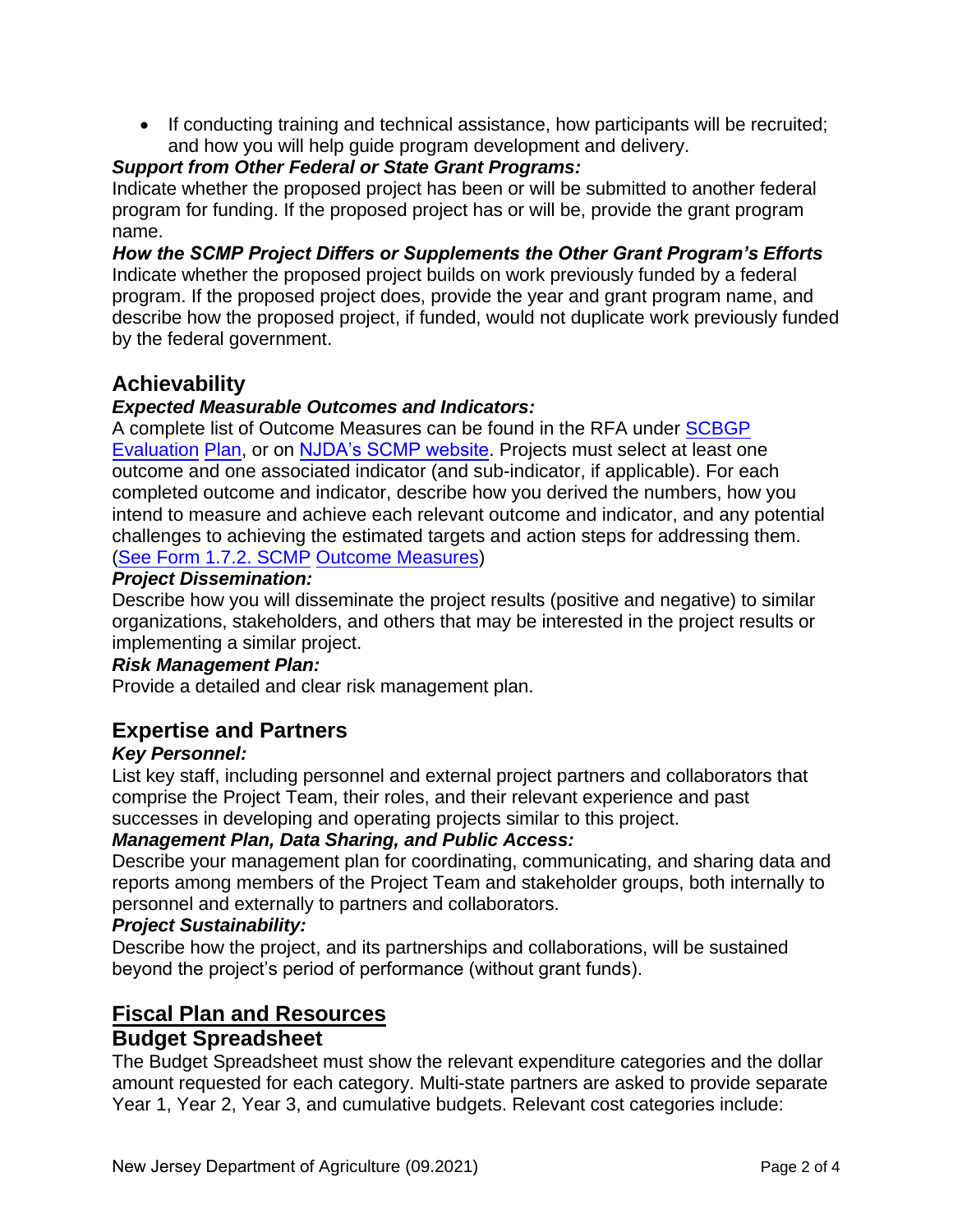- Personnel
- Fringe Benefits
- Travel
- Special Purpose Equipment
- Supplies
- Contractors/Consultants
- Other
- Indirect Costs
- Program Income

[\(See Form 1.7.3. SCMP Budget Spreadsheet\)](https://www.cdfa.ca.gov/Specialty_Crop_Competitiveness_Grants/SCMP.html)

# **Budget Narrative**

The Budget Narrative must explain how the funds requested in the Budget Spreadsheet were derived and a description of what the funds will cover. (See Form 1.7.4. SCMP [Budget Narrative\)](https://www.cdfa.ca.gov/Specialty_Crop_Competitiveness_Grants/SCMP.html)

**Note:** The Fiscal Plan and Resources does not count toward the 15-page Project Narrative maximum.

### **Personnel Qualifications**

Provide a one- to two-page resume or summary of relevant experience and/or qualifications of the principal investigator(s) and for each of the other major project participants. *Longer resumes will be disregarded.*

**Note:** The Personnel Qualifications does not count toward the 15-page Project Narrative maximum.

### **Letters of Commitment**

Applicants must provide letters of commitment (in MS Word or PDF) from all project partners and collaborators. The letters must state the partner or collaborator agrees to the project management plan presented in the Project Narrative. *Emails will not be accepted.* Commitment letters must include the following:

- Project applicant
- Project title
- A short introduction describing the partnering organization's mission and its interest in SCMP development
- What the organization commits to participating in and supporting
- The time period of the partnership
- Roles of the participating individuals, as applicable, and any individual time commitment
- A statement that these individuals and the organization agree to abide by the management plan contained in the application

Submit Letters of Commitment on letterhead and address them to the applicant (i.e., Project Director). Clearly indicate at the top of the documents that they are LETTERS OF